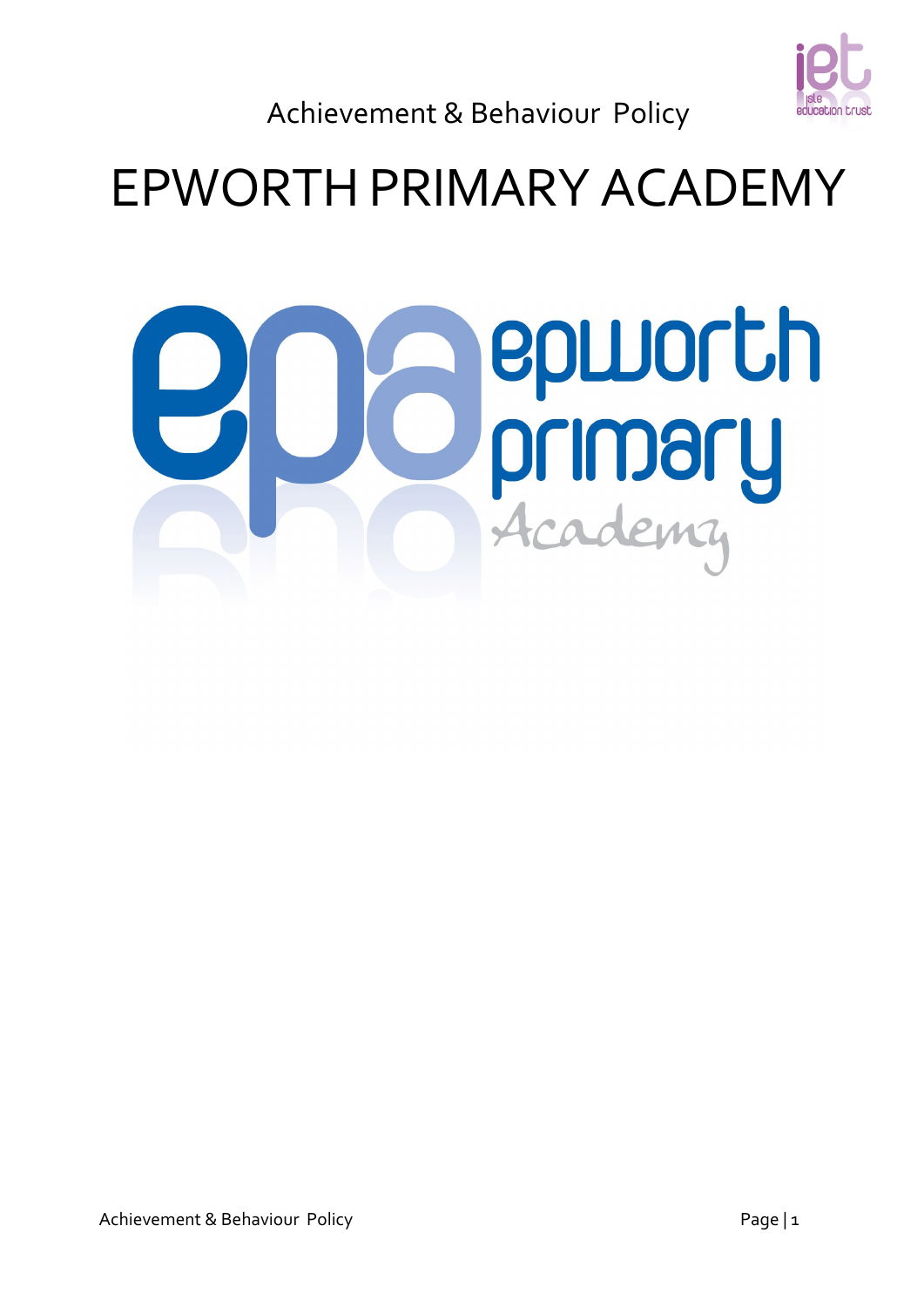# Contents

| $\mathbf{1}$ |  |
|--------------|--|
| 2            |  |
| 3            |  |
| 4            |  |
| 5            |  |
| 6            |  |
| 7            |  |
| 8            |  |
| 9            |  |
| 10           |  |
| 11           |  |
| 12           |  |
| 13           |  |
| 14           |  |
| 15           |  |
| 16           |  |
| 17           |  |
|              |  |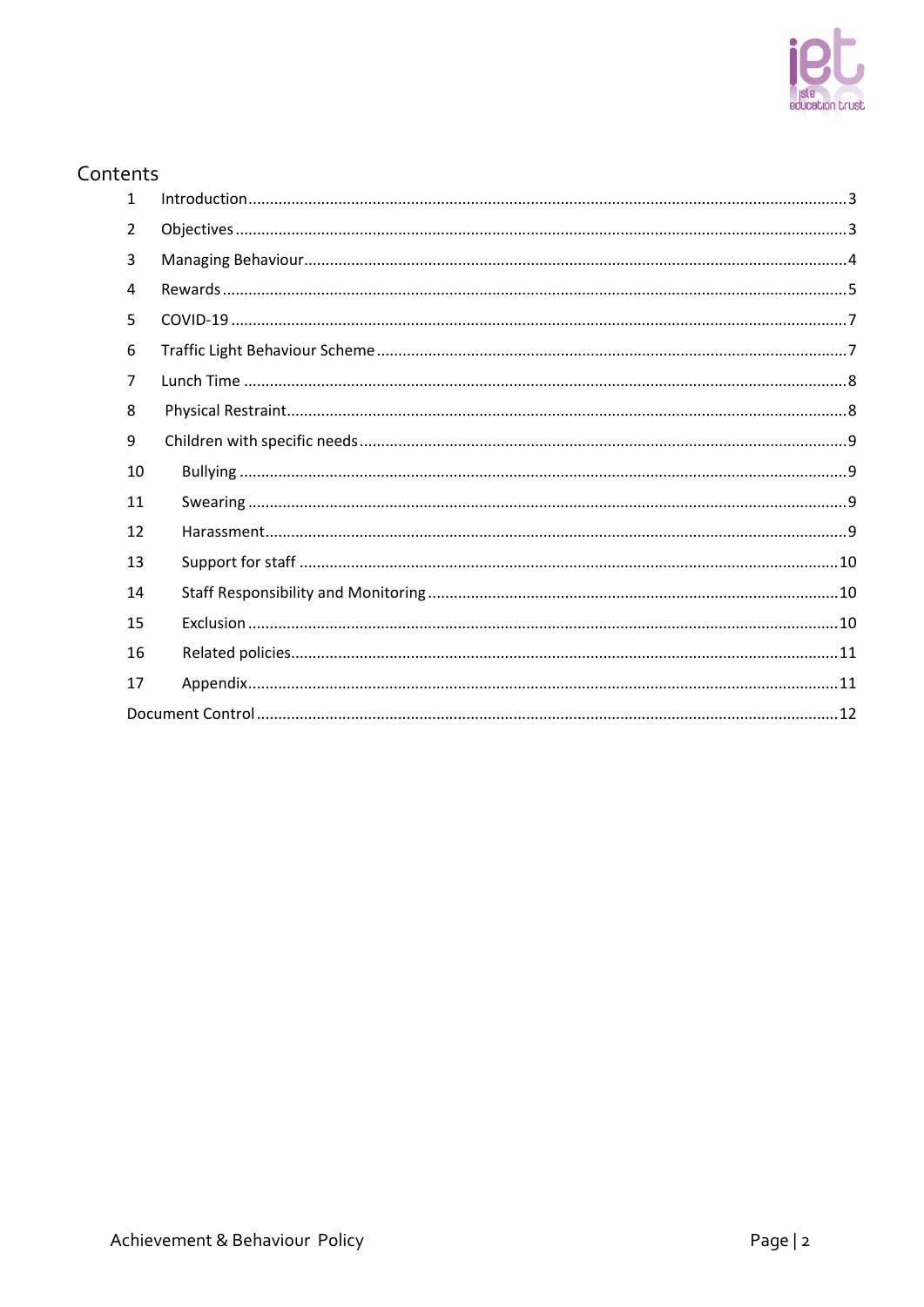

### <span id="page-2-0"></span>1 Introduction

Good behaviour is central to all we do at Epworth Primary Academy. High standards of behaviour will be expected and promoted at all times in lessons and throughout every aspect of the Academy's life. All members of staff will set consistent high standards and students will be given clear guidance on what is expected of them. The Academy Rules will be learnt and followed by all and rewards and sanctions will be used to underpin and reinforce good behaviour. We will work in partnership with parents/carers to ensure that the Academy's values become central to the lives of students. Every morning, children will be met and greeted by SLT, class teachers and support staff.

We acknowledge our legal duties under the Equality Act 2010, in respect of Safeguarding and in respect of pupils with Special Educational Needs.

#### <span id="page-2-1"></span>2 Objectives

1. To create an ethos of good behaviour in the Academy. This will ensure that students are happy, secure and safe.

2. To ensure that all are treated fairly, shown respect and to promote good relationships.

3. To help students lead disciplined lives and to understand that good citizenship is based upon good behaviour.

4. To develop and embed The Epworth Mindset across the school.

5. To use good behaviour to promote community cohesion.

6. To prevent incidents of bullying. (See Anti Bullying Policy)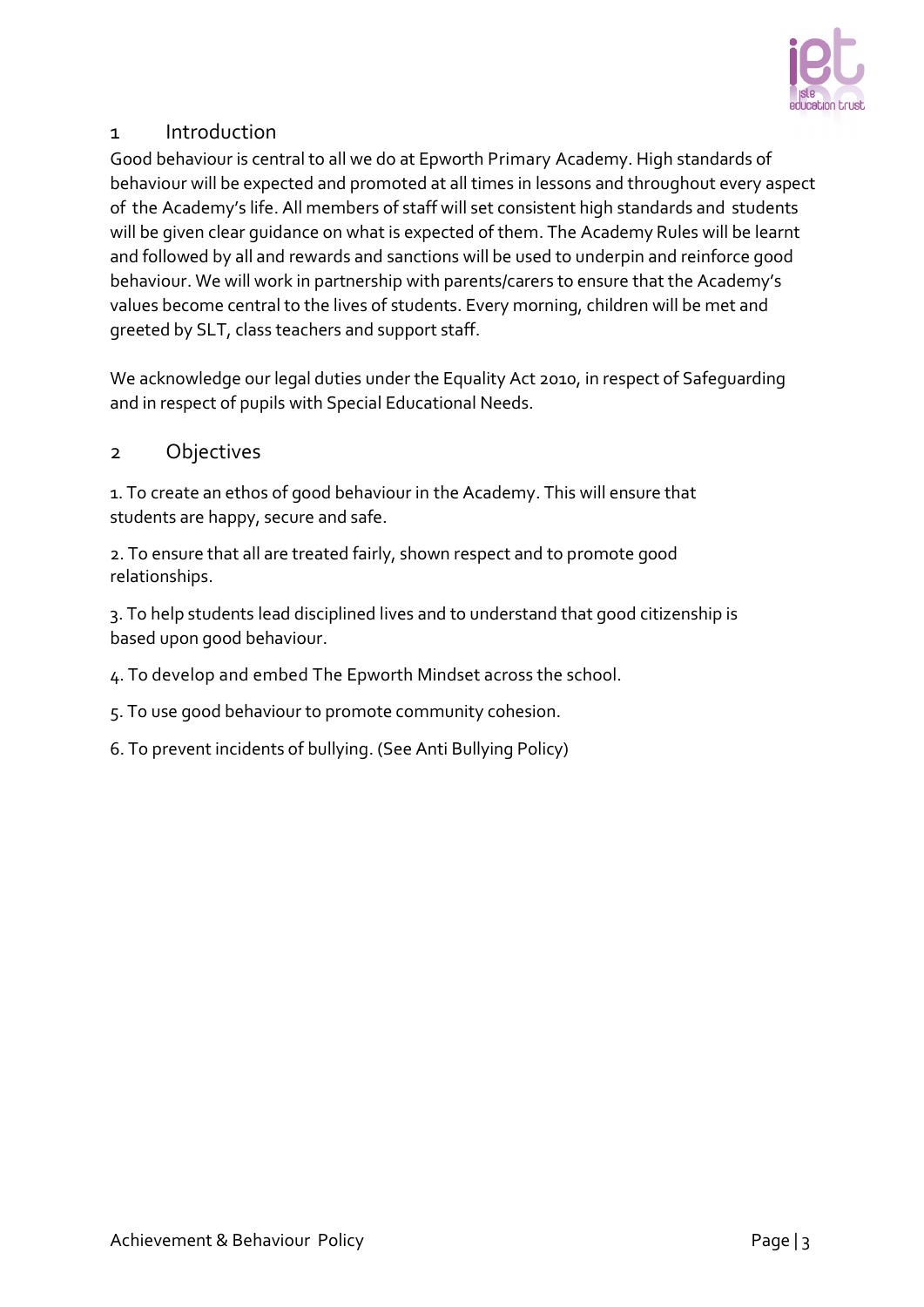

# <span id="page-3-0"></span>3 Managing Behaviour Our School Rules

| <b>Be Respectful</b>                        | <b>Be Kind and Generous</b>                  |
|---------------------------------------------|----------------------------------------------|
| What does it mean?                          | What does it mean?                           |
| Being respectful is all about the way that  | Being generous is about sharing. It is about |
| we treat each other. In our school we are   | being willing to give something to help      |
| polite, kind and helpful regardless of who  | someone else, for any reason.                |
| we are talking to.                          |                                              |
|                                             | It means that we try to give help, our time, |
| We look after each other and we think       | our friendship, even when we find it         |
| about how other people might be feeling.    | difficult.                                   |
| We try not to upset each other.             |                                              |
|                                             | We try to be free-hearted and open-          |
| We treat everyone well, not just our        | handed which means that we will be           |
| friends.                                    | generous with whatever we have in our        |
|                                             | hearts and hands                             |
| We show respect to our school building by   |                                              |
| looking after everything that is in it. We  | In being generous with our time and our      |
| keep it tidy and clean and try not to break | thoughts we become kind and thoughtful       |
| or lose things.                             | of and to others.                            |
|                                             |                                              |
| <b>Be Honest</b>                            | <b>Be a Learner</b>                          |
| What does it mean?                          | What does it mean?                           |
|                                             |                                              |
|                                             |                                              |
| Being honest is about telling the truth. It | We hope that you will enjoy being at         |
| means that if we do something wrong then    | school, but we must not forget that we are   |
| we own up to it and try to put it right.    | all here to learn.                           |
|                                             |                                              |
| Being honest is about 'doing the right      | Being a learner means that you are always    |
| thing'. We try to be fair when we are       | ready to listen, work hard and learn. It     |
| working and playing and reliable so that    | means that you know it is important to       |
| people can depend on us.                    | work hard at school so that you can get the  |
|                                             | job you want when you are grown up. It       |
| We also need to be honest about what we     | means we always have the correct things      |
| can and can't do, and to learn to ask for   | ready to learn with.                         |
| help when we need it. This is a big part of |                                              |
| being a learner.                            | Being a learner means that we become         |
|                                             | independent and know how to work in a        |
|                                             | group and also work on our own.              |
|                                             |                                              |
|                                             | It means that we let other people be         |
|                                             | learners too. We don't disturb them when     |
|                                             | they are working, and we will give them      |
|                                             | time to talk and think without interrupting. |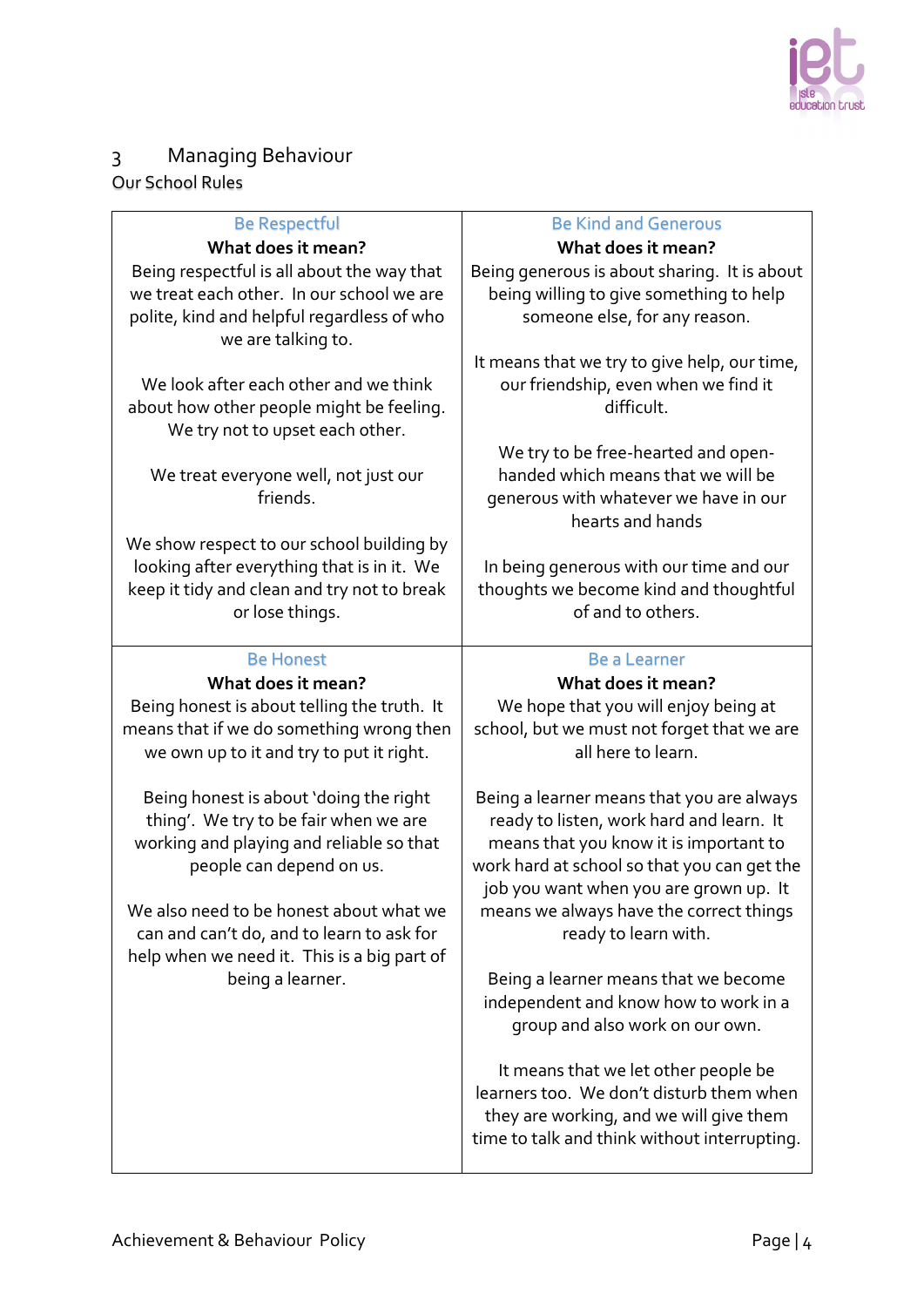

#### <span id="page-4-0"></span>4 Rewards

- Praise verbal, written, sticker, friendly word or gesture, Merits.
- Certificates; Star of the week (academic achievement)
- Blue stars; awarded to children who have gone beyond, demonstrating our Epworth Mind set. This mind set could be displayed either in or out of the Academy.
- Referral to SLT
- Special responsibility, privilege or trust, this could include;  $1<sup>st</sup>$  in line / out at break, being a monitor, reading ambassadors etc. (Reviewed in line with COVID-19 Risk Assessments)
- Informing parents communicating good news whenever possible, a phone call and notes home.
- VIP Table; awarded by lunchtime staff for children using good manners, being kind and respectful towards others. (Currently on hold during COVID -19)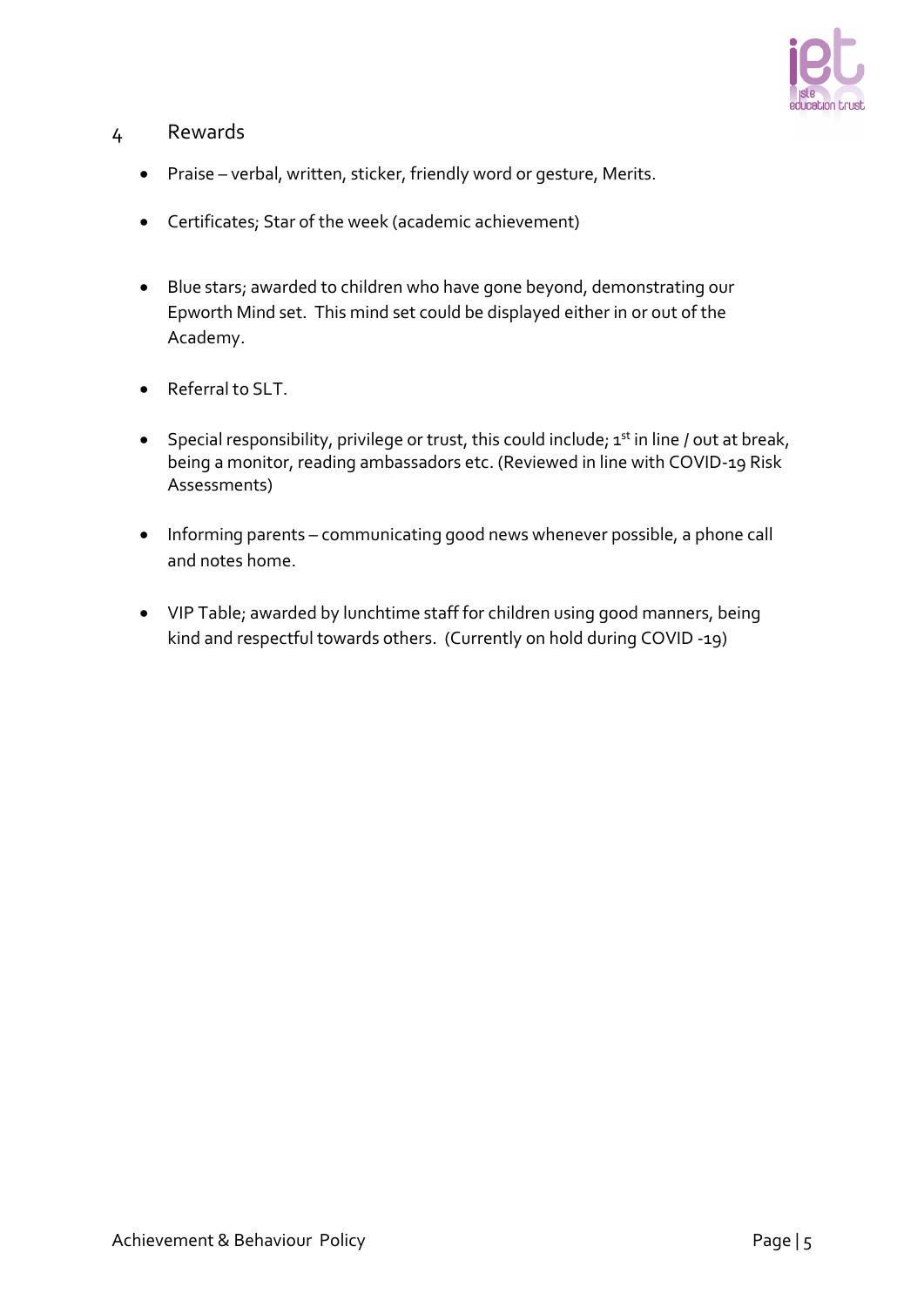

| Class       | Responsibility                                                                               | Privilege                              |
|-------------|----------------------------------------------------------------------------------------------|----------------------------------------|
| <b>EYFS</b> | Register monitors<br>Water plants outside<br><b>EYFS</b><br>Class teddy                      | First in line for dinner<br>Top table  |
| 1/2         | Water monitors<br>Register monitors<br>Class teddy                                           | First in line for dinner<br>Top table  |
| 3/4         | Water monitors<br>Register monitors<br>Eco monitors<br>Playground leaders                    | Top table<br><b>SLT</b> support        |
| 5/6         | Water monitors<br>Register monitors<br>Eco monitors<br>Reading buddies<br>Playground leaders | Top table<br>Prefects<br>Head boy/girl |

Examples of Possible Responsibilities and Privileges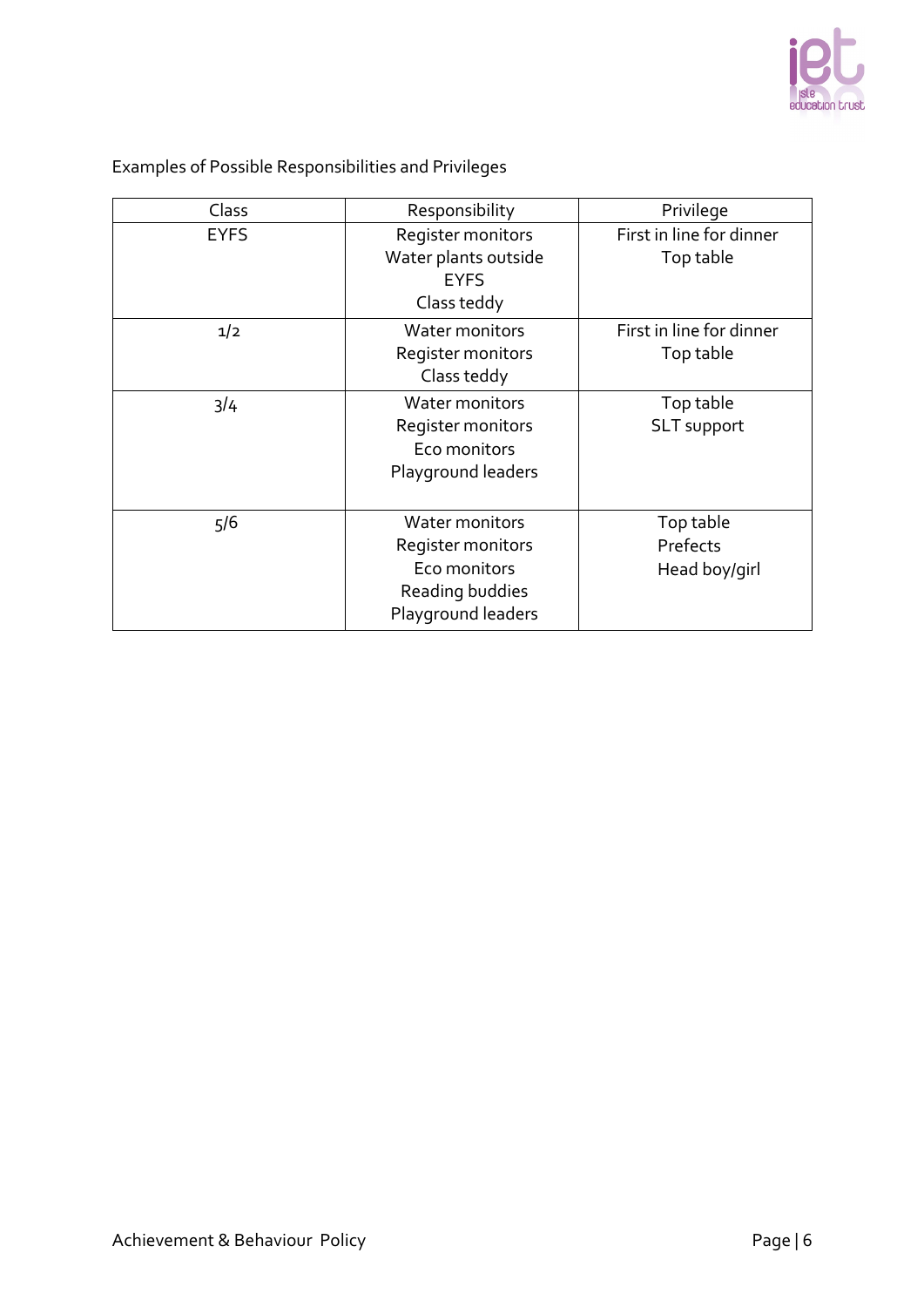

# <span id="page-6-0"></span>5 COVID-19

We do not accept any use of COVID-19 as a way of upsetting or hurting people. The coughing in faces, unkind words about COVID are unacceptable behaviours and will not be accepted. Children also using COVID as a way to 'get out of work' is also unacceptable and will be treated in the same way as any other negative behaviour would.

# <span id="page-6-1"></span>6 Traffic Light Behaviour Scheme

At Epworth we use a 'traffic light' Behaviour Scheme. For consistency and clarity, the 'traffic light' Behaviour System is used throughout the school. The 'Traffic Light' scheme is an effective way of promoting positive behaviour, rewarding those pupils who consistently behave appropriately, and is a means of being able to track those pupils who find it harder to meet the school's expected behaviour code. The scheme is very visual, which allows our pupils to easily see how they are doing in class. We believe that it is important to promote a positive message regarding behaviour management at all times- The 'Traffic Lights' are a means of promoting our high expectations of positive behaviour.

Every child starts their day on a positive note with their name on green displayed on the Class Chart.

At the end of everyday a `Good to be Gold` sticker will be awarded by the class teacher for a child that has behaved above and beyond our school rules that day.

Children also have the opportunity to earn merits, these are rewarded for good work, being respectful and kind towards others.

#### **What Happens When Things Go Wrong?**

If, during the day, in lessons, or at break times, a child has to be warned about inappropriate behaviour, or has broken a school rule a `Stop and think` card will be used: This is a verbal warning put onto the child's desk. This should be a reminder that they are overstepping the mark. As soon as they are back on with their learning it should be removed.

If the behaviour continues then Amber is given, and the child moves their name on to amber. (This should not be at any point confrontational. A simple "You have chosen to continue with your behaviour you need to place an Amber in, let's now see if you can earn it back." This can be earnt back as behaviour improves.

If behaviour doesn't improve then the adult moves the name to the red card on the chart: "You have chosen to continue so you have chosen to move to red."

At Red the child will pay-back the time at lunchtime. This time will be dependent on age (KS1 10minutes, Y3/4 15 minutes, y5/6 20 minutes) at lunch with a member of staff. For Foundation Stage children this will take place on a time out mat within their classroom or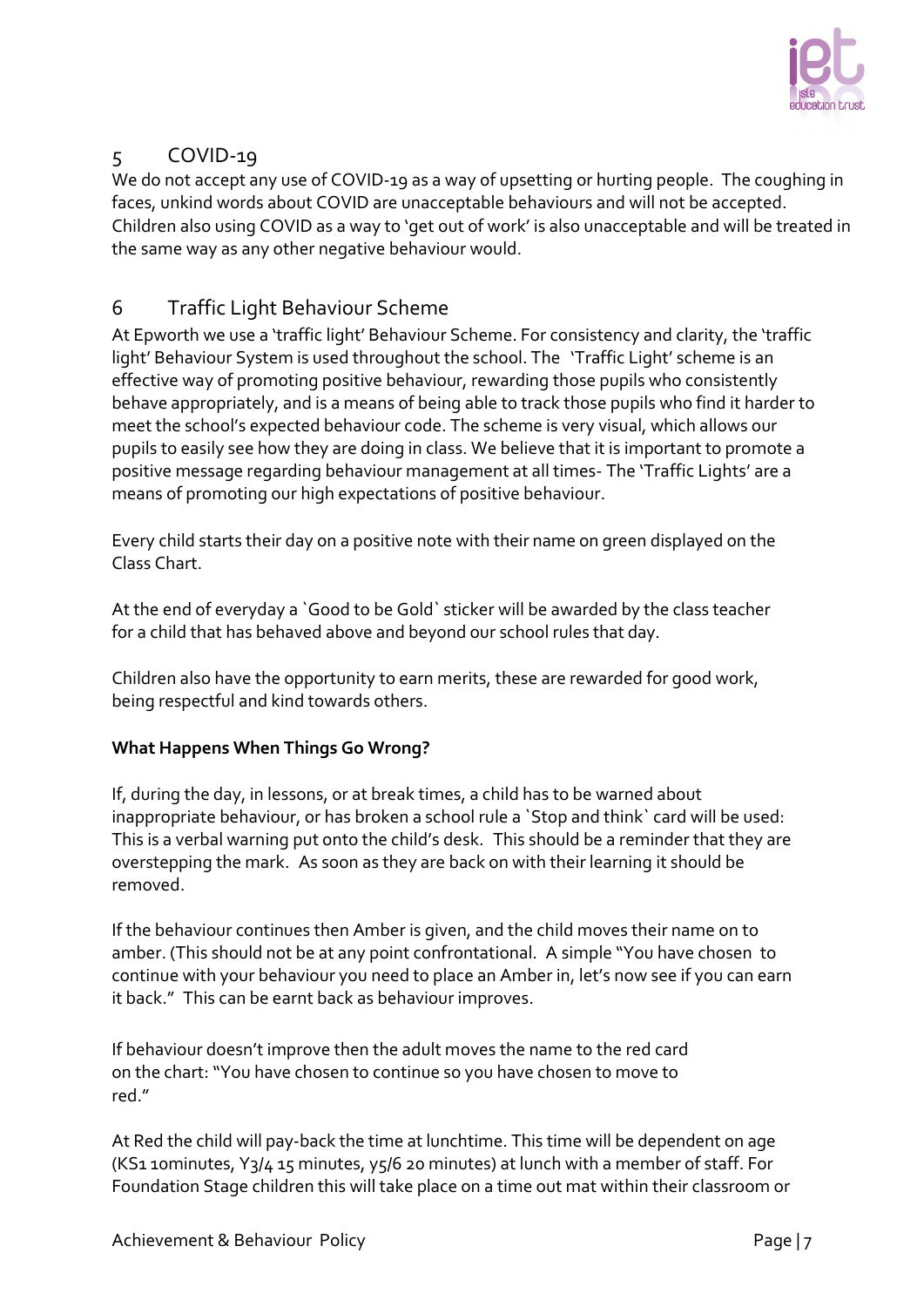

referred to the SLT dependant on the behaviour. Sometimes, just the mention of moving a child onto Red is enough to encourage them to behave appropriately. Continuation within a lesson past Red will result in time out or referral to a member of SLT, the child will then return to class when ready.

If a child returns to class and the behaviour continues then the member of SLT will ring home with the child for the parent to speak to them.

Reds will be logged using Arbor. If a child makes it to red twice in a week the class teacher must ring the parent and discuss the behaviour. Report cards will be used for children who make it to red 4 times in a week for the next 5 days and recorded on Arbor. (These will be completed after each session and then the child must have the card signed by a member of SLT at the end of the day and the parent should also sign the report card)

There will be times when certain behaviours require more than the classroom process of behaviour and a straight red is required. There are certain behaviours that will automatically require a straight red or intervention by a member of SLT. (Behaviours could include: Swearing, homophobic language, leaving the classroom without permission, throwing something.) However, the consequences for these will vary.

If a child refuses to complete their time, then this is a refusal and the teacher will contact the parent and the consequence will carry over to the next day. However, where there are repeat incidents of behaviour in a short period of time or the member of SLT deems the behaviour to be significant enough then it may be appropriate for the punishment to be more than one lunch time.

#### <span id="page-7-0"></span>7 Lunch Time

During lunch time all staff will continue to use the `Traffic Light` scheme, all staff record incidents using Arbor. Pastoral staff are on duty during lunch time, any significant incidents will be referred to pastoral staff immediately who will refer with SLT if required and children can be nominated for Top Table.

# <span id="page-7-1"></span>8 Physical Restraint

All members of staff are aware of the regulations regarding The Use of Force to Control or Restrain Pupils (relating to section 550A of the Education Act 1996). Staff only intervene physically to restrain children to prevent injury to a child, or if a child is in danger of hurting him/herself, to prevent them from committing a crime or damaging property. Key staff at Epworth are 'Team Teach' trained - they are skilled in using de-escalation techniques but will use positive handling techniques if reasonable force is required to resolve a situation. School staff will always take measures to try and avoid injury, but in extreme cases, it may not always be possible to avoid injuring the pupil. All incidents where positive handling is required will be logged. A support and intervention plan will then be implemented for identified children; parents/carers will always be notified of this.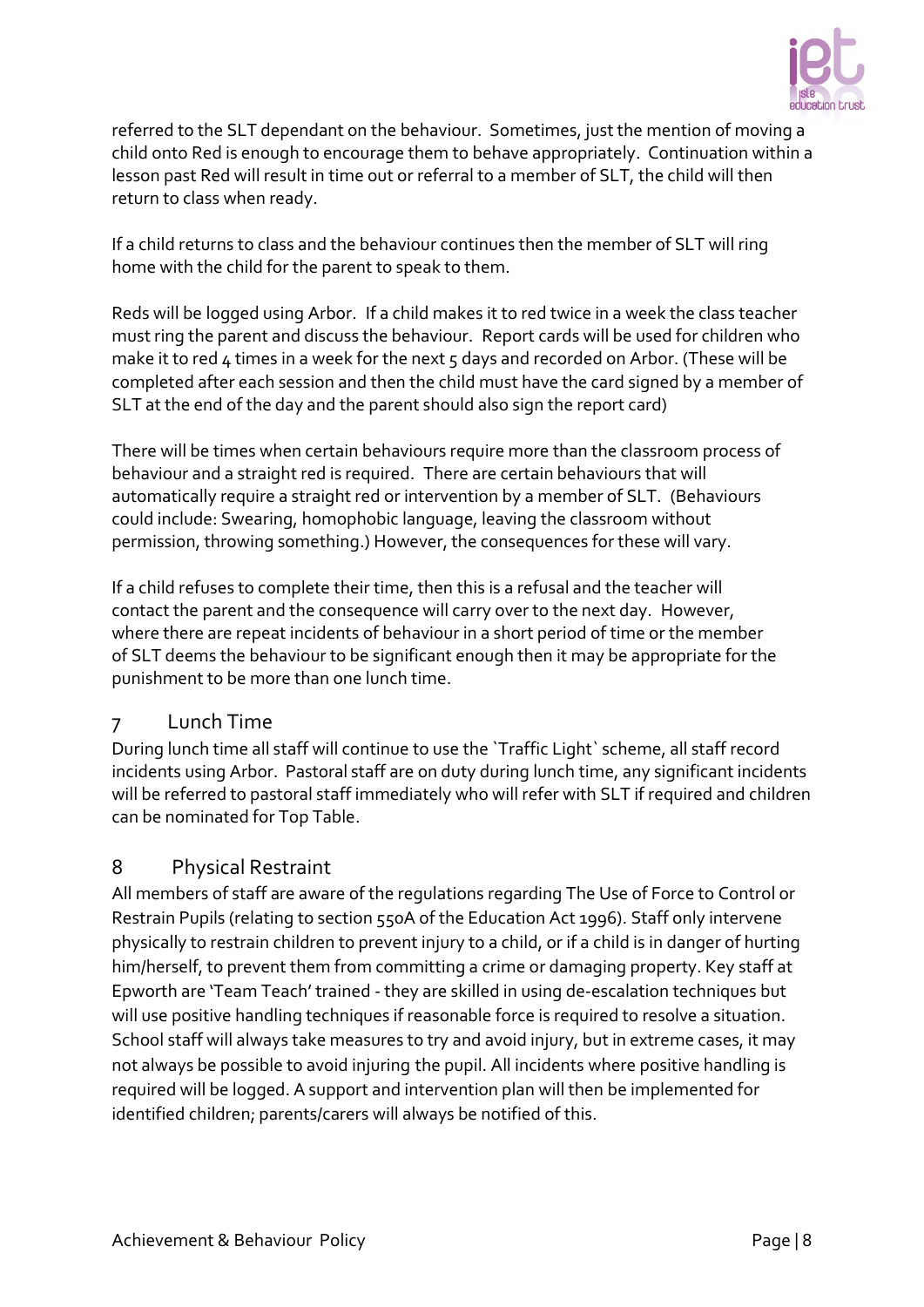

# <span id="page-8-0"></span>9 Children with specific needs

Children who have particular needs or difficulties may have additional support and specific intervention and support plans to encourage and develop good behaviour. This will however, still sit within our whole school guidelines.

#### <span id="page-8-1"></span>10 Bullying

Bullying is intentionally causing physical and emotional harm to others and is usually repetitive and systematic. It may include physical or verbal abuse or assault and may include deliberate exclusion of another or emotional and subversive intimidation. Bullying can be against pupils or adults. The school takes bullying very seriously and will respond assertively to any such behaviour and this policy should be read in conjunction with the school's Anti-Bullying Policy. Bullying is one form of unacceptable behaviour which adversely affects the development and learning of both the bullied child and the bully. If bullying is detected it will be dealt within the agreed procedures of discipline, and encouragement of good behaviour. Where necessary either child's parents will be involved. Persistent bullying may result in a pupil's exclusion.

#### <span id="page-8-2"></span>11 Swearing

When a child is heard swearing, this must be recorded on Arbor, the parents should then be informed by the class teacher. If there is a second occurrence within a rolling month then there will be a letter sent home to the parents.

#### <span id="page-8-3"></span>12 Harassment

No level of racial, sexual or other harassment will be tolerated. The DfE (May 18) updated guidance for schools in relation to sexual violence and sexual harassment. This can occur between two children of any sex. It can also occur through a group of children sexually assaulting or sexually harassing a single child or group of children.

Sexual harassment: When referring to sexual harassment we mean 'unwanted conduct of a sexual nature' that can occur online and offline.

When we reference sexual harassment, we do so in the context of child on child sexual harassment.

Sexual harassment is likely to: violate a child's dignity, and/or make them feel intimidated, degraded or humiliated and/or create a hostile, offensive or sexualised.

Whilst not intended to be an exhaustive list, sexual harassment can include: • sexual comments, such as: telling sexual stories, making lewd comments, making sexual remarks about clothes and appearance and calling someone sexualised names;

• sexual "jokes" or taunting;

• physical behaviour, such as: deliberating brushing against someone, interfering with someone's clothes (schools and colleges should be considering when any of this crosses a line into sexual violence - it is important to talk to and consider the experience of the victim) and displaying pictures, photos or drawings of a sexual nature; and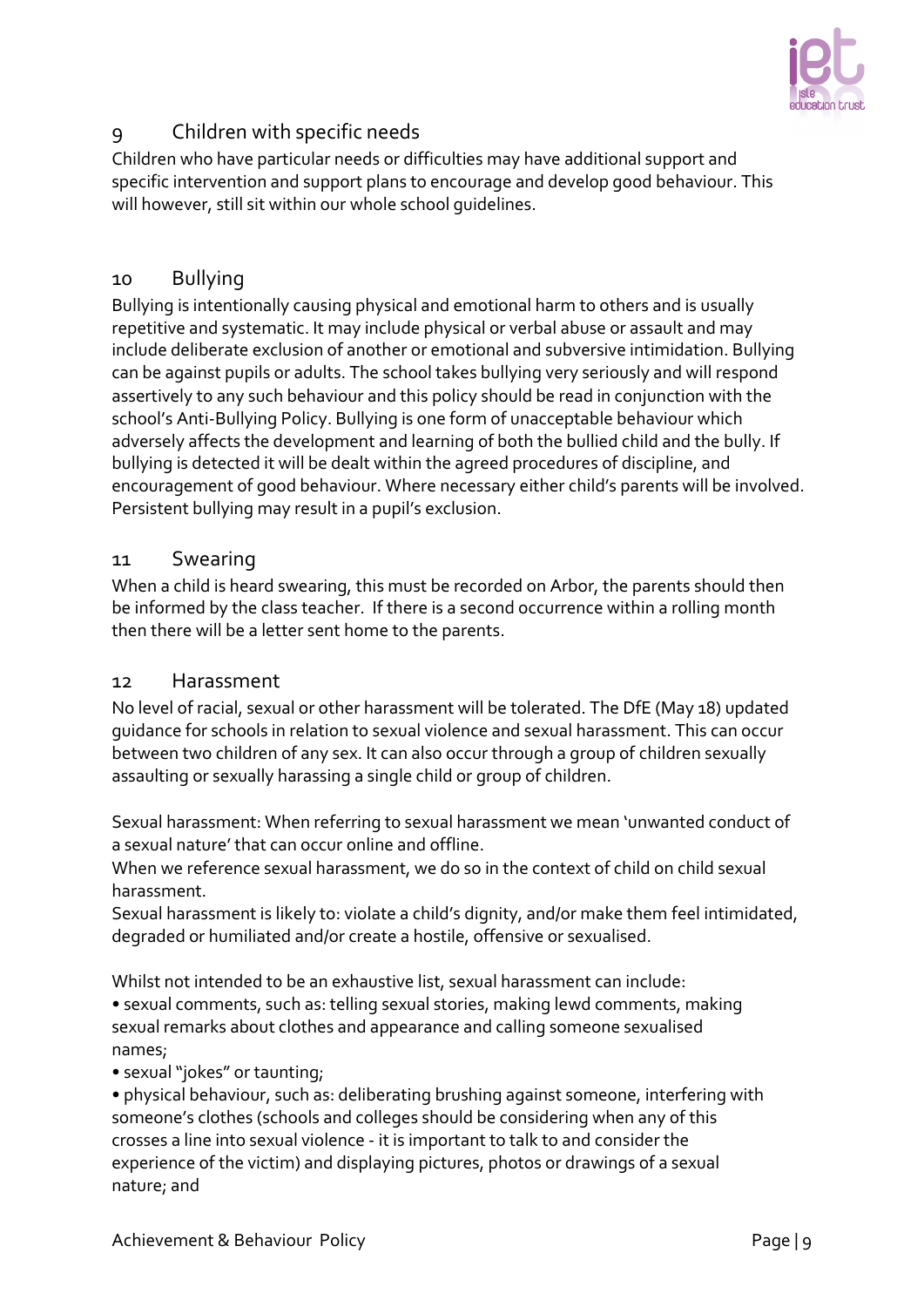

• online sexual harassment, which might include: non-consensual sharing of sexual images and videos and sharing sexual images and videos (both often referred to as sexting); inappropriate sexual comments on social media; exploitation; coercion and threats. Online sexual harassment may be standalone, or part of a wider pattern of sexual harassment and/or sexual violence.

Any such incidences will be referred directly to the SLT, who will record the incident. All pupils involved will be interviewed, and parents informed as appropriate. Persistent harassment may result in a pupil's exclusion. Any concerns relating to sexual harassment and violence will provoke a response under safeguarding procedures, as stipulated in the Safeguarding Policy. By this, meaning that the Designated Safeguarding Lead will be informed and inter-agency communication such as social care, early help/identified professionals will be notified as deemed necessary.

#### Sexual violence

When referring to sexual violence we are referring to sexual offences under the Sexual Offences Act 20038; Rape/ Assault by Penetration/Sexual Assault.

#### <span id="page-9-0"></span>13 Support for staff

It is recognised that dealing with behaviour difficulties can be stressful for staff and it is not always easy to ask for help. We believe that dealing with difficult behaviour is the collective responsibility of all staff in the school not just the teachers immediately concerned with a child, and we expect staff to be supported by the parents.

Where poor behaviour is difficult to manage in the classroom or playground situation, the Principal/ SLT will become involved. This may mean referring the child directly or providing support and advice for the staff involved.

#### <span id="page-9-1"></span>14 Staff Responsibility and Monitoring

#### In accordance within this policy:

All staff will have responsibility for the management of and recording of classroom behaviour and share responsibility for the behaviour of children around the school (e.g. walking around the school, good manners etc). Some children may require an individual support plan to outline specific strategies for managing and supporting behaviour. All staff should be aware of the specific strategies to be used for such individuals so that a consistent and agreed approach can be maintained.

• Lunchtime staff are expected to manage and support behaviour at lunchtimes.

• The Principal/SLT will support and monitor pupil behaviour at all times and will liaise with staff and parents whenever required.

#### <span id="page-9-2"></span>15 Exclusion

Where a child's behaviour is in breach the Principal/SLT reserve the right to use fixed term or permanent exclusion as a strategy for managing the situation. Reasons for exclusion can include:

- physical assault/ aggression including spitting
- verbal abuse and threatening behaviour,
- bullying, including cyber bullying,
- racist or sexual harassment & abuse,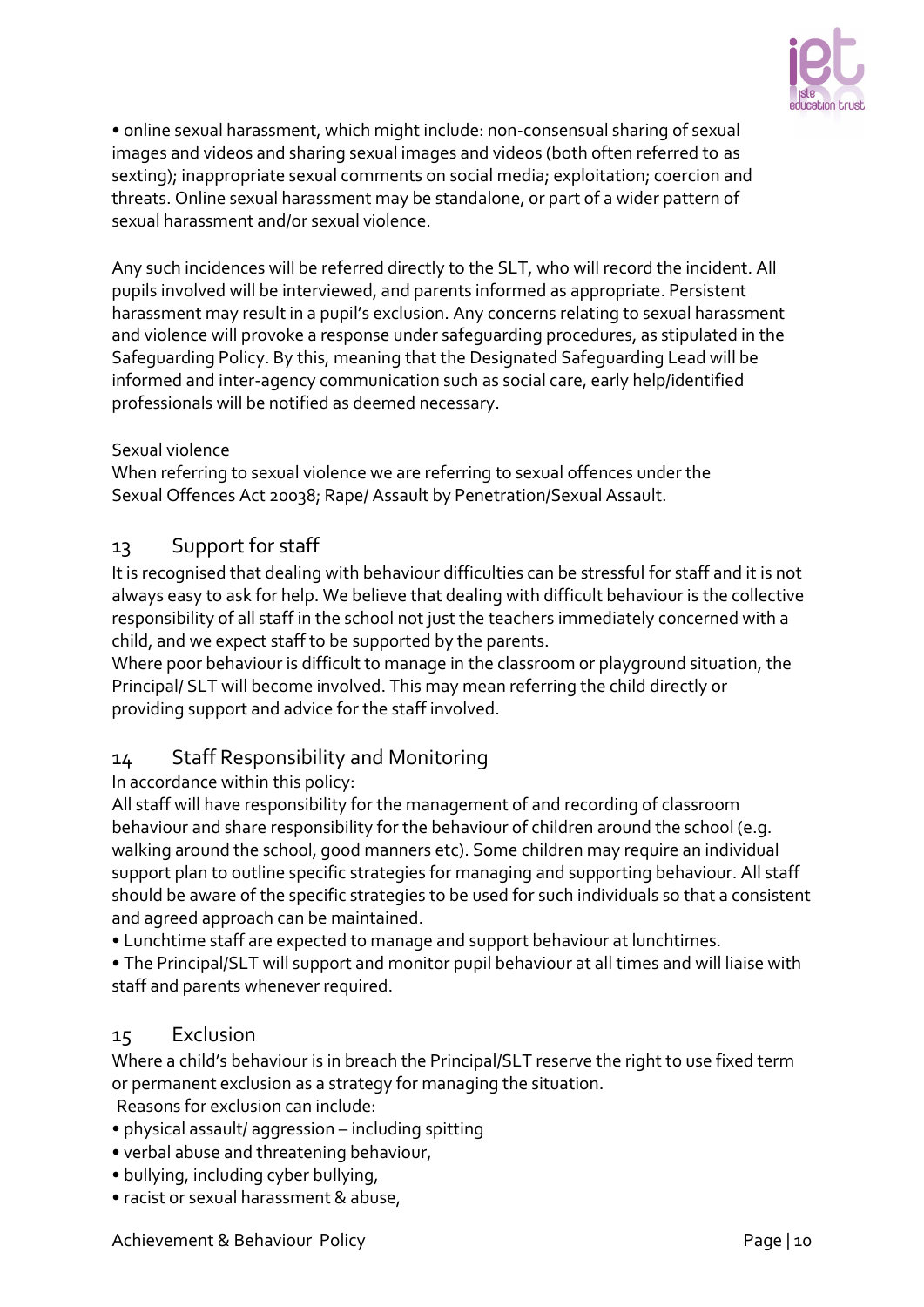

- sexual misconduct,
- drug and alcohol related abuse,
- damage to school or personal property.

Persistent disruptive behaviour including disobedience and violation of the school rules is also reason for exclusion. Any exclusion procedure will be carried out in line with IET exclusion guidance. When permanent exclusion is considered, there will be full consultation within the Trust.

We are confident that the students at Epworth respond well to the behaviour system. Most students behave extremely well in and out of the Academy and are a credit to the Academy and their parents/carers, and we will do all we can to help and encourage those few students who find it a little more difficult to behave in an acceptable way with the use of restorative practice. Everyone wishes the very best for all the students and they deserve to be able to learn in a calm environment without others disrupting the teaching and learning. By working consistently together we can ensure that every student does as well as s/he can and leaves Epworth well prepared for life at secondary school and beyond.

#### <span id="page-10-0"></span>16 Related policies

- Exclusion Best Practice Guidance
- Anti-Bullying
- E-Safety
- Safeguarding Policy

All of which are available on the school website hard copies will also be readily available via the school office if required.

#### <span id="page-10-1"></span>17 Appendix

Restorative Language to be used. *1. To the person who has done the harm:*

**What** happened?

**Who** else was there/around when it happened?

**What** were you thinking at the time?

**Who** has been affected/upset/harmed by your actions?

**How** do you think they have been affected?

#### *2. To the person who has been affected:*

**What** was your reaction at the time of the incident?

**How** do you feel about what happened?

**What** did you think at the time?

**What** have you thought about since?